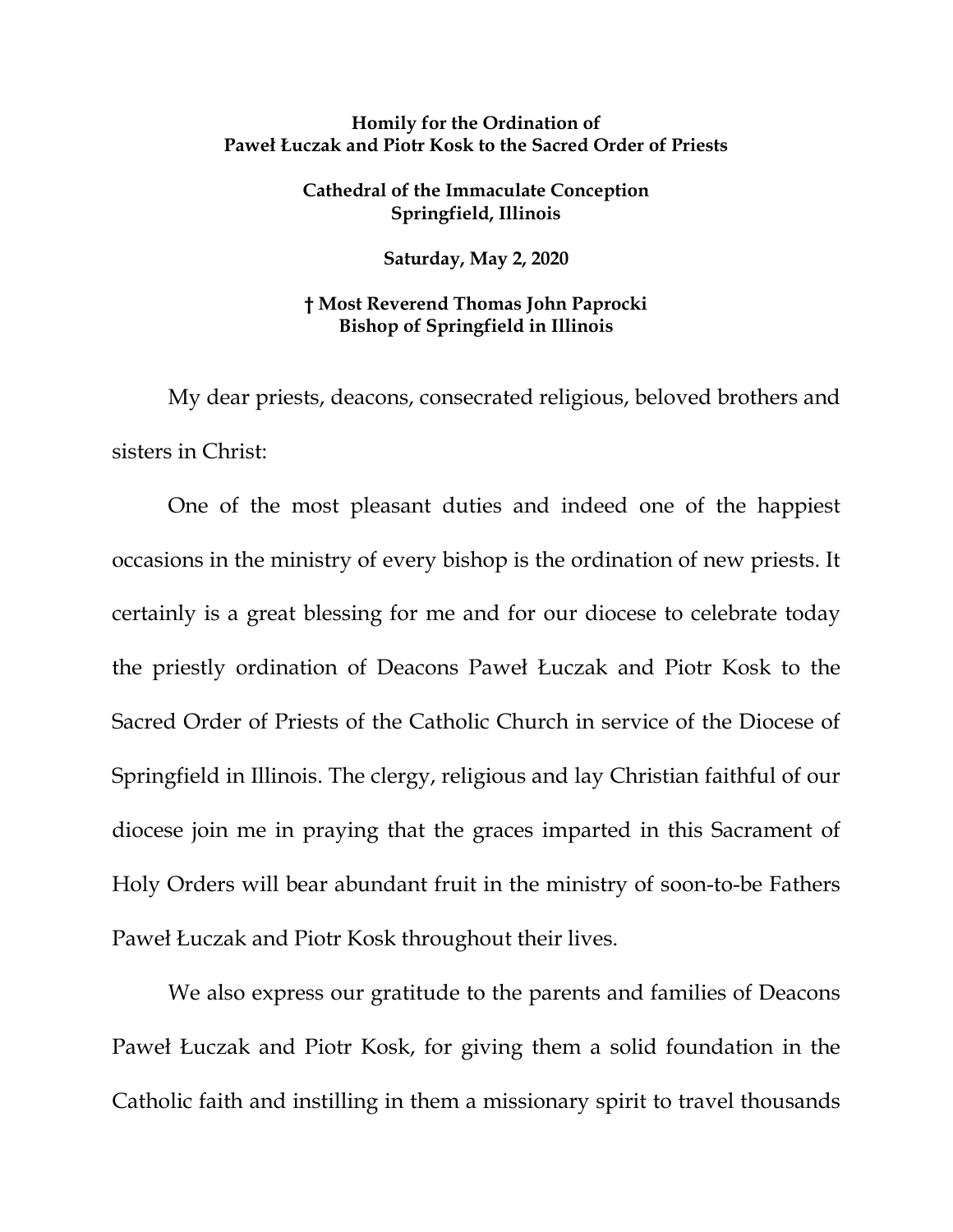of miles to another country to preach the Good News of God's salvation and love. They are like the disciples we heard about in the Gospel of Saint Luke, as Jesus sent them out in pairs with these words, "The harvest is abundant but the laborers are few; so ask the master of the harvest to send out laborers for his harvest" (Luke 10:2).

While I regret that the coronavirus pandemic has prevented us from gathering a large congregation for this Mass of Ordination, I am pleased that the families Paweł Łuczak and Piotr Kosk in Poland are able to participate in this ordination liturgy by watching the live video stream online. This is a very important day for you as these sons of yours and members of your families are ordained to share in the priesthood of Jesus Christ.

The ordination of priests is a very important moment in the life of the whole Catholic community, but especially in the life of the men to be ordained and in the life of the diocesan bishop and his presbyterate as well.

The ordination of priests is a very important moment in the life of the whole Catholic community because it is a sign of faith, hope and love. Faith, because the ordination of priests indicates that the faith is still very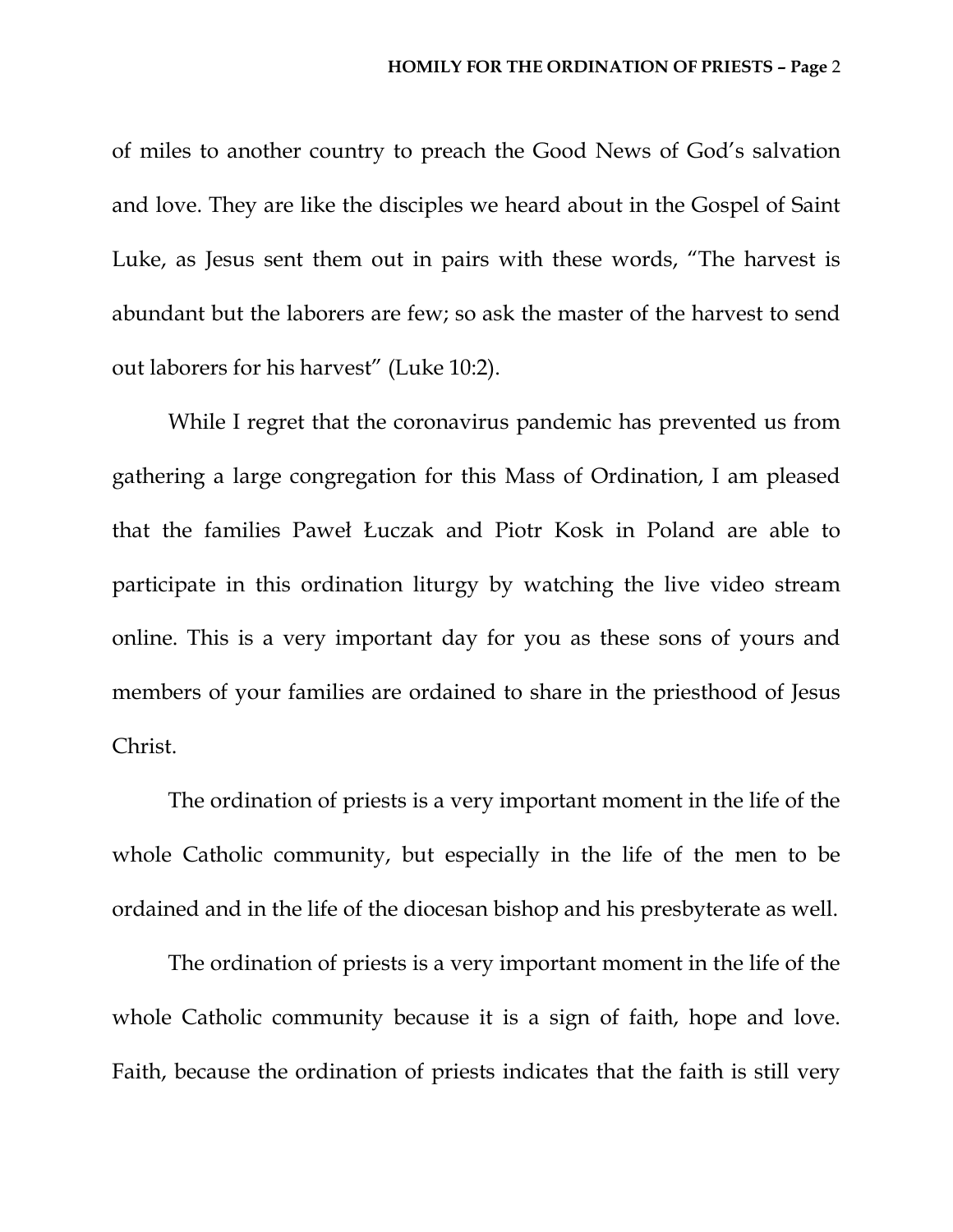much alive and well even now in the third millennium of Christianity. Hope, because the ordination of priests gives reassurance that the Word of God will continue to be preached and the mission of Jesus Christ will continue to be carried out in the world. Love, because the ordination of priests assures the community that there will be continue to be shepherds who will love the flock and care for them.

The ordination of priests is a very important moment in the life of the men to be ordained because by the anointing of the Holy Spirit in the Sacrament of Holy Orders, they are signed with a special character and are so configured to Christ the High Priest that they will have the power to act in the person of Christ the Head. Deacons Paweł Łuczak and Piotr Kosk have come to this graced moment in response to God's call as mediated by the Church after much prayer and preparation.

The ordination of priests is a very important moment in the life of the diocesan bishop and his presbyterate because priests take part in the Bishop's priesthood and mission. As virtuous co-workers with the episcopal Order, called to serve the people of God, they constitute one presbyterate in union with their Bishop, while being charged with different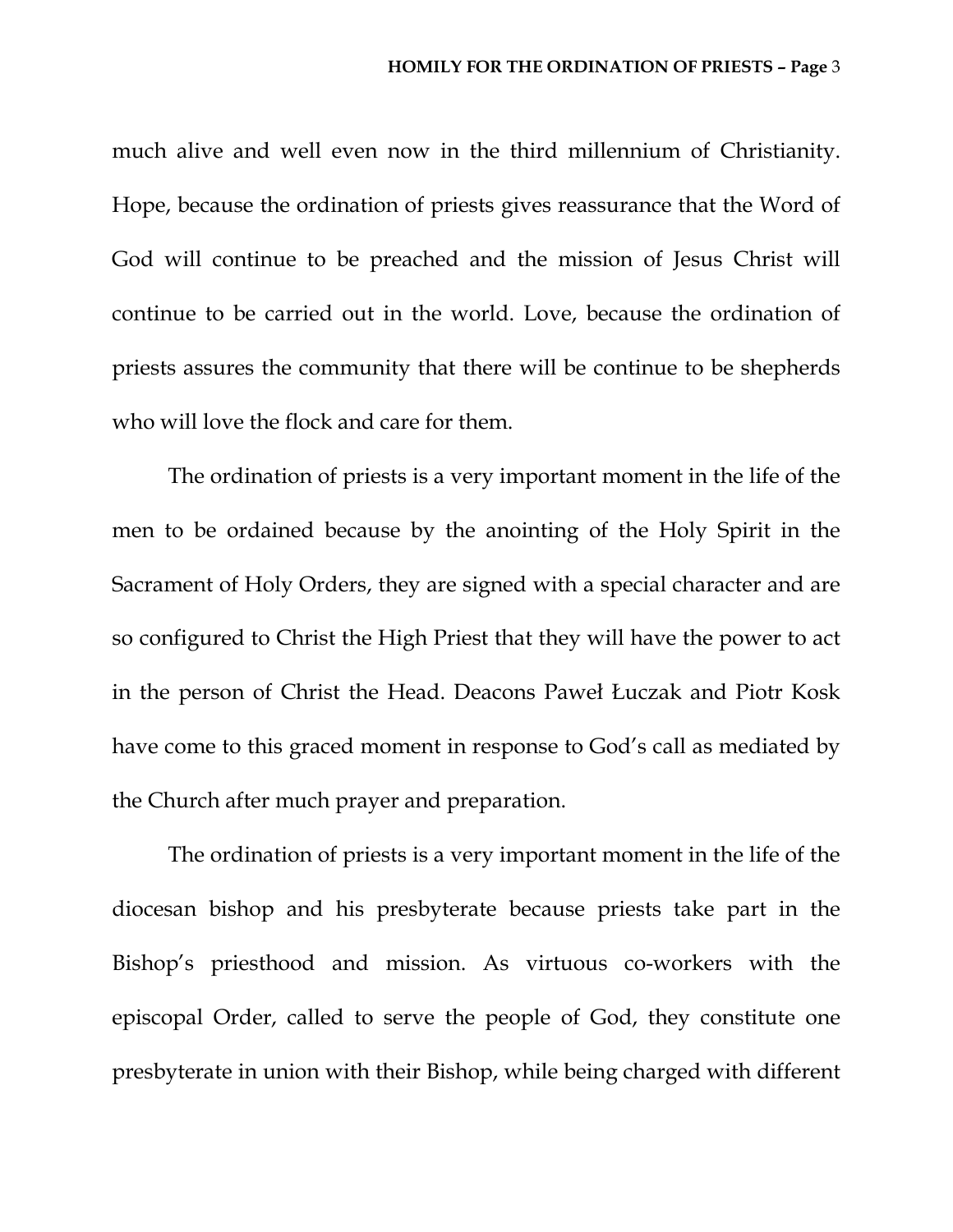duties. We are not lone rangers doing our own thing. We are collaborators in a great spiritual symphony. Without the musicians in an orchestra, the conductor can make no sound. Without the conductor, the musicians' sounds will disintegrate into a cacophony of dissonance and disharmony. Working together in concert, the Bishop and his priests can produce the "mystic chords of memory" of which the most famous person from Springfield, Illinois, President Abraham Lincoln, spoke in his First Inaugural Address one hundred and fifty-nine years ago, "stretching . . . to every living heart and hearthstone all over this broad land" and swelling the chorus of communion, when again touched, as surely they will be, by the better angels of our nature."

The ordination of a priest is also a fitting moment to ask what the community of faith asks of a priest. Saint Pope John Paul II answered that question in this way: "This is what people ask of the priest: The priest is The man of God, the one who belongs to God and makes people think about God. . . . Christians expect to find in the priest not only a man who welcomes them, who listens to them gladly and shows a real interest in them, but also and above all a man who will help them to turn to God, to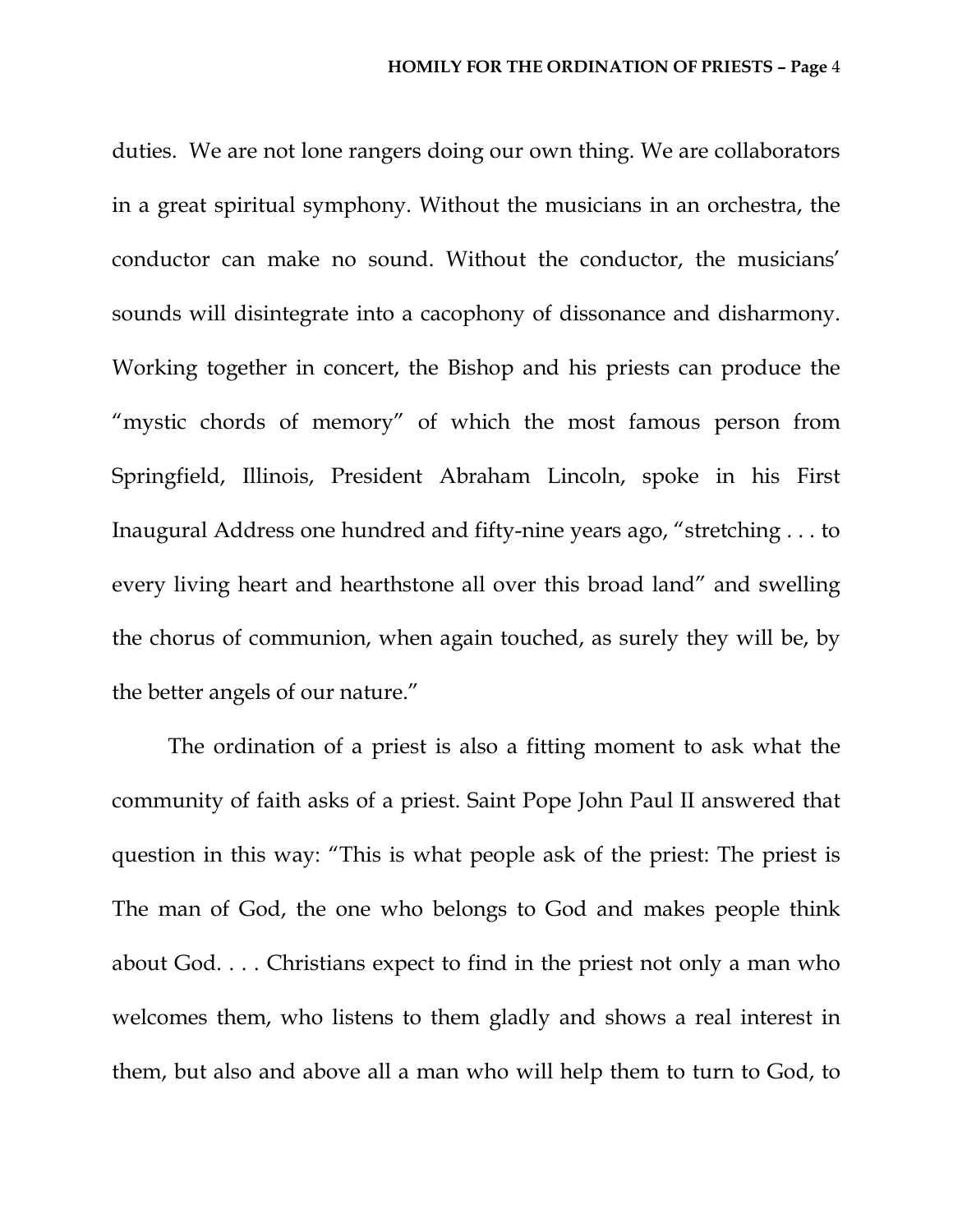rise up to him. And so the priest needs to be trained to have a deep intimacy with God."[1](#page-5-0)

As specific means for a priest to be "The man of God, the one who belongs to God and makes people think about God," a priest promises to pray the Liturgy of the Hours so that the moments of his day and his ministry may be punctuated by the markers of God's active involvement in the unfolding of our lives. By the promise to live in chaste celibacy, a priest resolves, in the words of Saint John Paul II, to take on "the likeness of Jesus Christ, the good shepherd and spouse of the Church, and therefore as a choice of a greater and undivided love for Christ and His Church, as a full and joyful availability in his heart for the pastoral ministry."[2](#page-5-1) A priest also promises obedience in order to be open to hearing God's call as prayerfully discerned by the diocesan Bishop in consultation with his advisors and the priest himself, so that the needs of the diocese will be properly served and the mission of Christ will be effectively embraced.

Paweł and Piotr, this is the vocation that you are called to embrace with joy, this is the faith that you are called to proclaim, this is the salvation that you are called to announce as Good News to all the world. Thank you